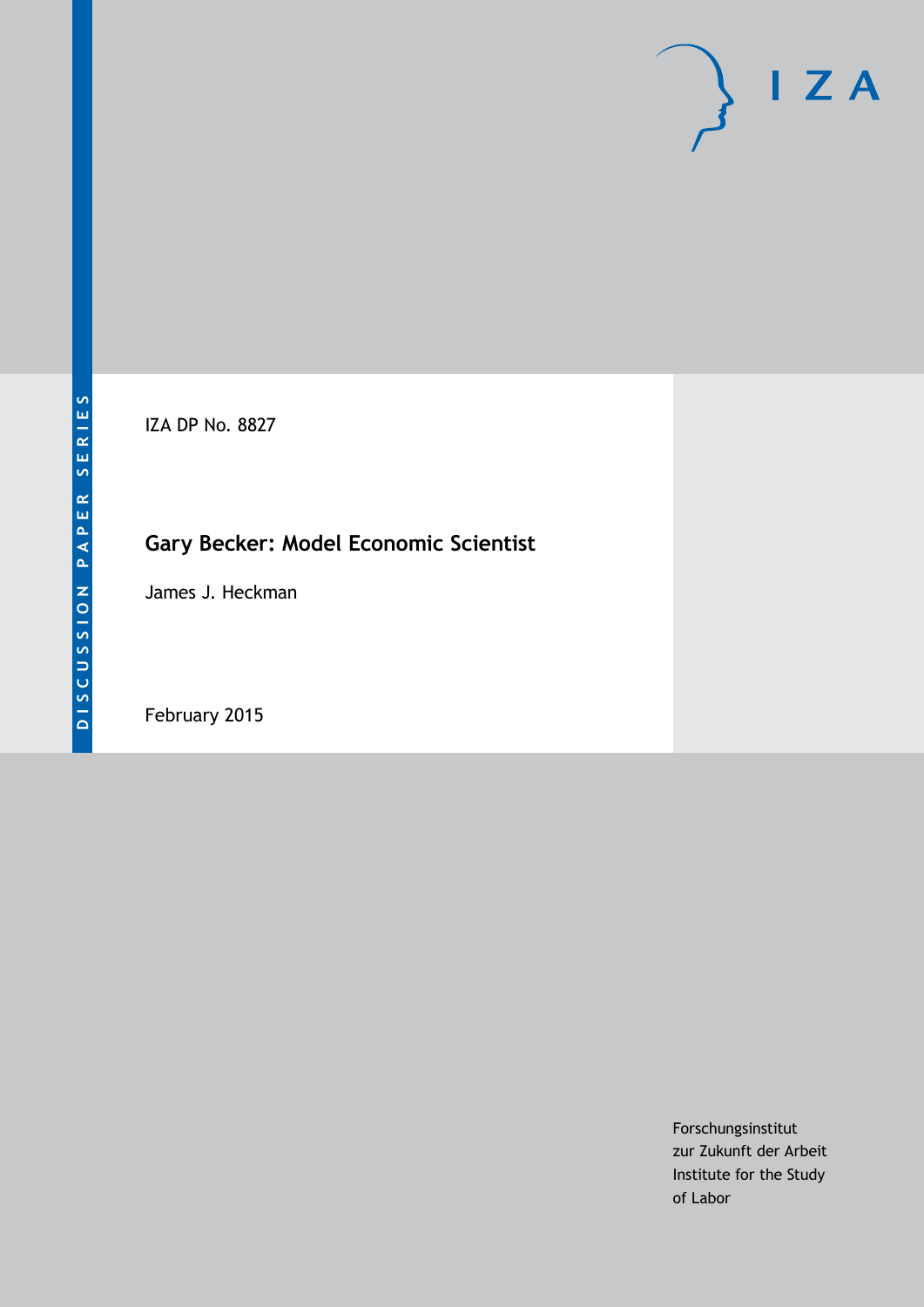# **Gary Becker: Model Economic Scientist**

## **James J. Heckman**

*University of Chicago, American Bar Foundation and IZA*

Discussion Paper No. 8827 February 2015

IZA

P.O. Box 7240 53072 Bonn **Germany** 

Phone: +49-228-3894-0 Fax: +49-228-3894-180 E-mail: [iza@iza.org](mailto:iza@iza.org)

Any opinions expressed here are those of the author(s) and not those of IZA. Research published in this series may include views on policy, but the institute itself takes no institutional policy positions. The IZA research network is committed to the IZA Guiding Principles of Research Integrity.

The Institute for the Study of Labor (IZA) in Bonn is a local and virtual international research center and a place of communication between science, politics and business. IZA is an independent nonprofit organization supported by Deutsche Post Foundation. The center is associated with the University of Bonn and offers a stimulating research environment through its international network, workshops and conferences, data service, project support, research visits and doctoral program. IZA engages in (i) original and internationally competitive research in all fields of labor economics, (ii) development of policy concepts, and (iii) dissemination of research results and concepts to the interested public.

<span id="page-1-0"></span>IZA Discussion Papers often represent preliminary work and are circulated to encourage discussion. Citation of such a paper should account for its provisional character. A revised version may be available directly from the author.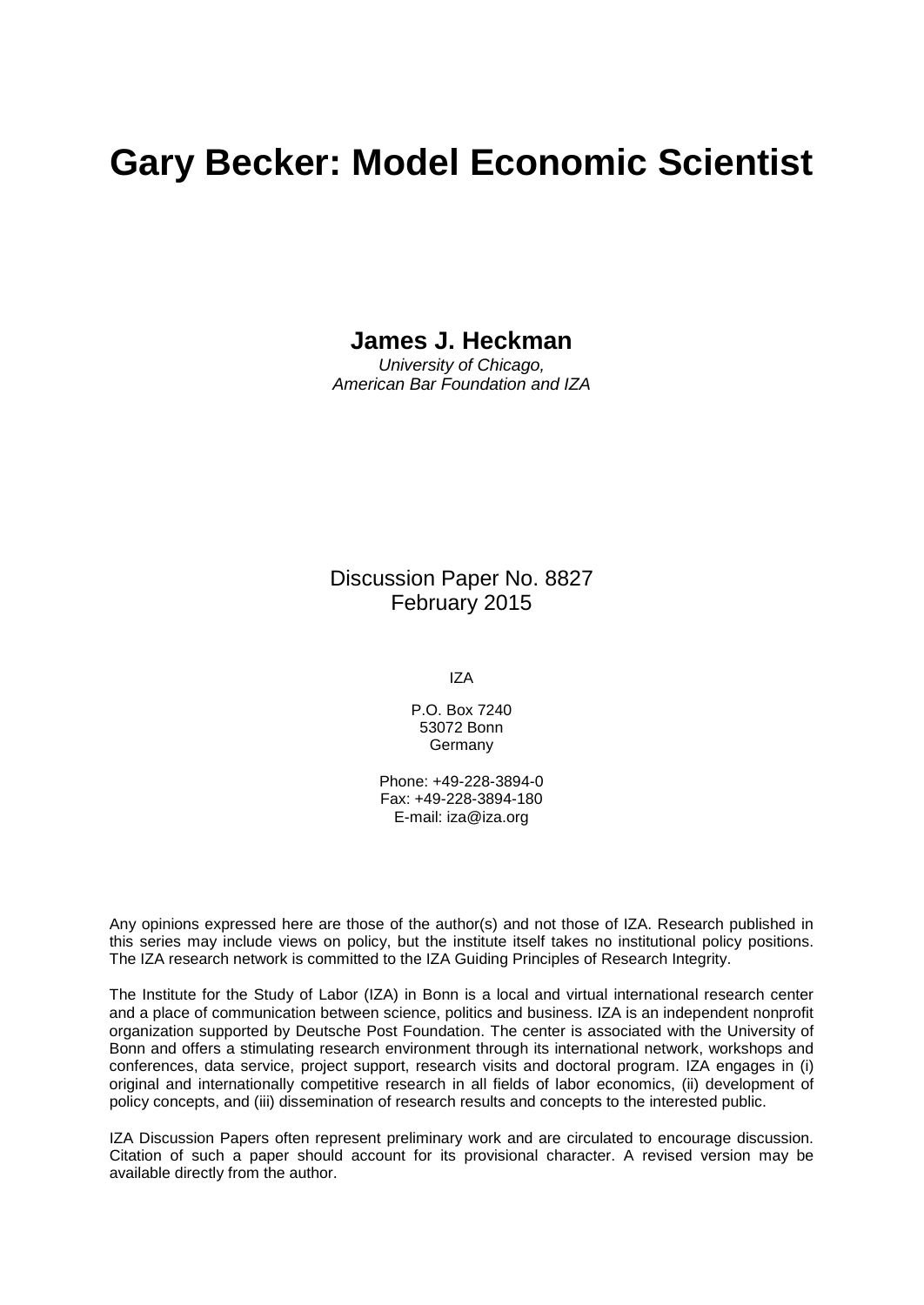IZA Discussion Paper No. 8827 February 2015

## **ABSTRACT**

## **Gary Becker: Model Economic Scientist[\\*](#page-1-0)**

This paper presents Gary Becker's approach to conducting creative, empirically fruitful economic research. It describes the traits and methodology that made him such a productive and influential scholar.

JEL Classification: B31, D13, J13, J24

Keywords: empirical economics, human capital, discrimination

Corresponding author:

James J. Heckman Department of Economics University of Chicago 1126 East 59th Street Chicago, IL 60637 USA E-mail: [jjh@uchicago.edu](mailto:jjh@uchicago.edu)

This research was supported in part by the American Bar Foundation and NIH grants NICHD R37HD065072, NICHD R01HD54702, and NIA R24AG048081. The views expressed in this paper are solely those of the authors and do not necessarily represent those of the funders or the official views of the National Institutes of Health. I thank Burton Singer for helpful comments.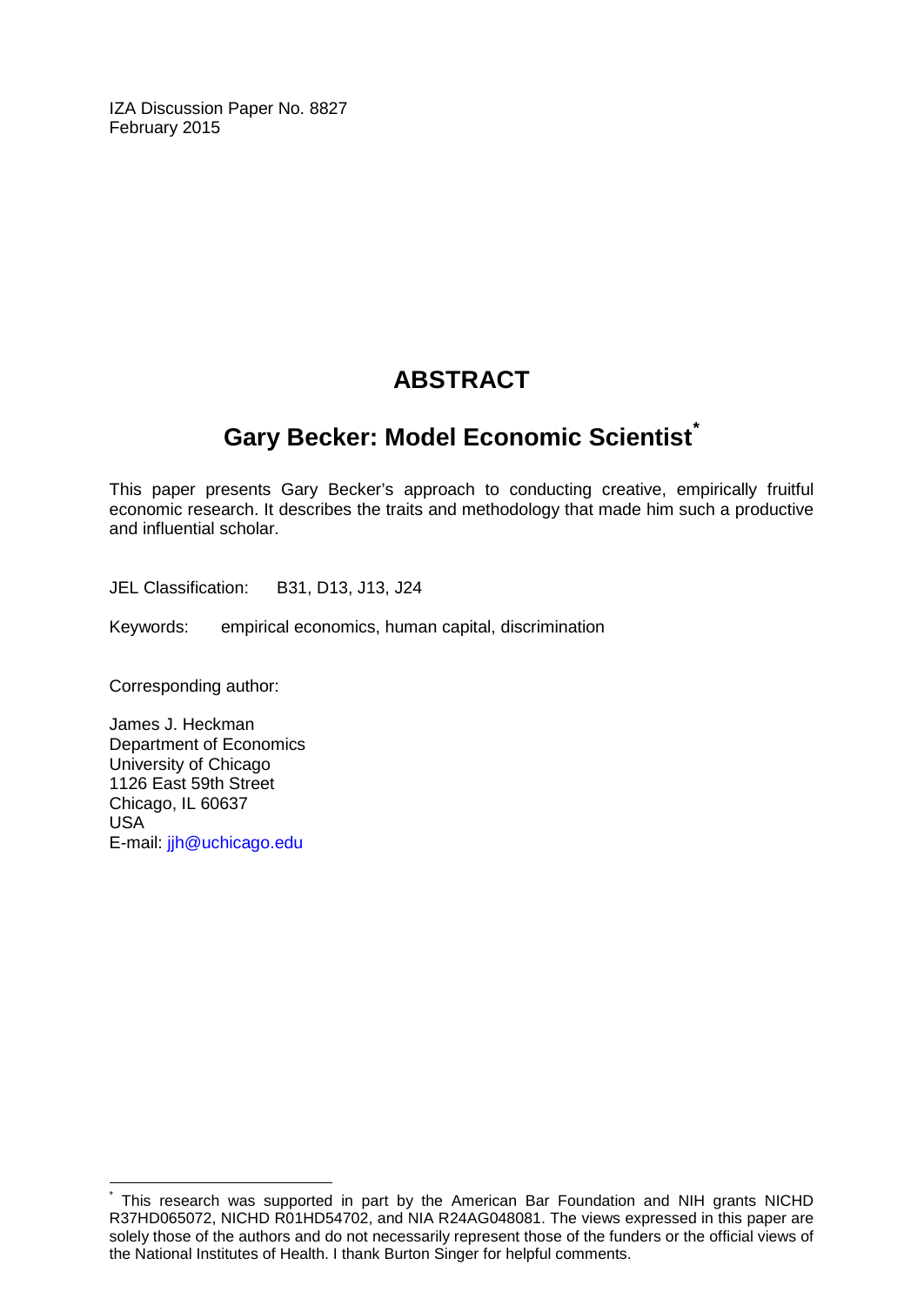Gary Becker transformed economics by broadening the range of problems considered by economists and by creating new analytical frameworks. He founded flourishing fields of economics and public policy. It is said that Helen of Troy was "The Face that Launched a Thousand Ships." It can be said of Gary Becker that his ideas launched the production of hundreds of data sets and thousands of empirical and theoretical studies.

This paper discusses Becker as a model economic scientist whose creativity, curiosity, tenacity, openness to ideas and research methodology combined to produce a body of research that expanded the boundaries of economics and addressed fundamental questions of public policy.<sup>[1](#page-3-0)</sup> Becker wrote little on his methodology. He practiced rather than preached. A close examination of his approach across his many contributions reveals a consistent pattern that has important lessons for all economists seeking to conduct empirically fruitful economic research.

Becker's approach to economics was forged in the intense intellectual environment at the University of Chicago in the early 1950s when he was a graduate student. Milton Friedman had an important influence on Becker's methodology. Friedman consistently applied price theory and Marshallian partial equilibrium analysis to analyze a range of economic questions. [Friedman](#page-9-0) [\(1949\)](#page-9-0) contrasted the empirical fruitfulness of the Marshallian approach with the empirical sterility of Walrasian general equilibrium theory. Friedman also had strong views on how to do empirical work in economics. When Becker was a student, Friedman published his influential and controversial "Methodology of Positive Economics" [\(1953\)](#page-9-1).

Becker was also influenced by others in that Chicago environment. As a student, he was a research assistant at the Cowles Commission at the University of Chicago, which had just developed and codified the framework of modern econometrics. The Cowles methodology featured sharp distinctions among the tasks of formulating economic models, identifying them and estimating them. It fostered the application of Neyman-Pearson theory to testing econometric models that had been formulated in advance of looking at the data.

Just before Becker arrived, Chicago economics had weathered the storm created by then Chicago professor Tjalling Koopmans' [\(1947\)](#page-10-0) essay "Measurement Without Theory," which attacked the purely inductive approach to understanding business cycles adopted by Arthur Burns and Wesley Clair Mitchell [\(1946\)](#page-9-2), a book that Milton Friedman had described as a paragon of economic science. Koopmans and the entire Cowles group advocated formal econometric approaches to understanding underlying economic mechanisms as guides to designing and interpreting economic data and to devising effective economic policies.

Becker absorbed all of these influences. Ever an independent thinker, he developed a unique synthesis of these approaches to address a range of new economic problems. He was flexible and used any approach that was useful in

<span id="page-3-0"></span><sup>&</sup>lt;sup>1</sup>In two previous lectures [\(Heckman, 2014](#page-10-1)b and [Heckman, 2014](#page-10-2)a), I have spoken on his life and work. This paper extracts material from [Heckman](#page-10-2) [\(2014](#page-10-2)a) and extends it. A video of that lecture can be found at <http://youtu.be/Xw3fdOxIP6M>.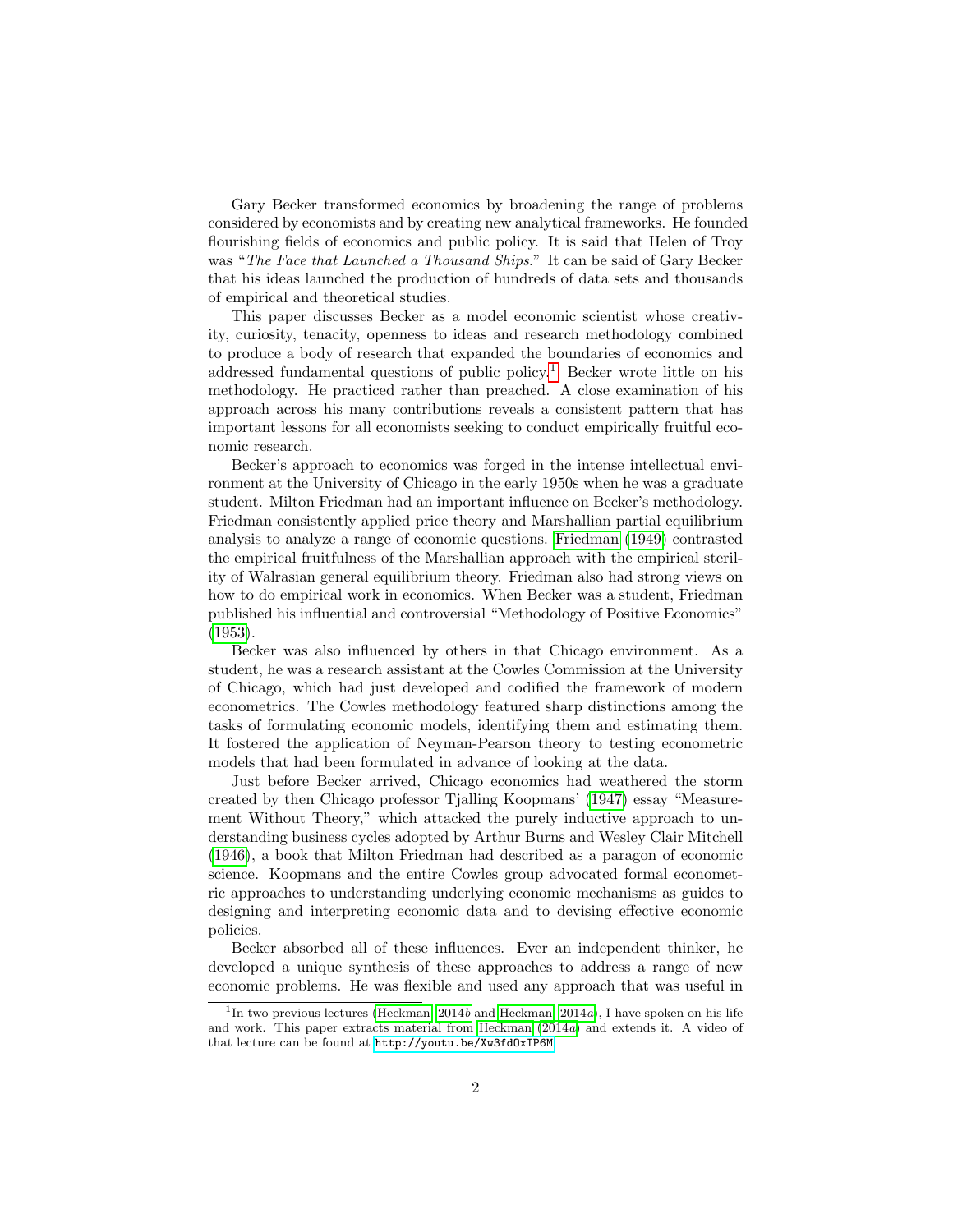solving a problem. For example, he departed from the Marshallian script when he used dynamic general equilibrium theory in his generalizations of Malthusian population theory [\(Becker, 1991\)](#page-9-3). He rejected the purely inductive approach of Burns and Mitchell that "facts could speak for themselves." Like Koopmans, he strongly believed that all measurements needed to be guided by theory. Like [Friedman](#page-9-1) [\(1953\)](#page-9-1), he also rejected a purely theory-based approach to economics and the sharp distinctions among the tasks of theory creation, model identification, estimation and inference that were featured in the Cowles approach to econometrics.[2](#page-4-0) He often said "economics is a dialogue between theory and data and should never be either one or the other." Becker appreciated that any distinction between model and data is always imprecise. Data suggest theories. The theories so constructed are best tested with new data (fresh samples of data) and by considering and testing additional implications of the theories.

This paper describes Becker's methodology which, coupled with his intense intellectual curiosity and willingness to engage ideas, however hostile their bearer, produced a powerful body of economic analysis. He was highly creative in pursuit of answers to big questions in economics and had many "eureka" moments in his career. I first describe his methodology and then give several examples of its application.

#### 1 Becker's Methodology

Becker created a powerful body of economic science. He did so by relentlessly applying three principles: (a) economic agents act in their self interest (broadly defined and ever more broadly defined over his career); (b) preferences are stable (but they can evolve through practice, habituation, learning and hence they can differ among people); and (c) markets—broadly defined—are in equilibrium (both formal markets and informal nonmarket settings using explicit and implicit "shadow" prices respectively) [\(Becker, 1978\)](#page-9-4). Studying carefully the facts of any phenomenon he was attempting to explain, and using economic theory guided by these three principles, he proposed plausible hypotheses. He used simple models that are faithful to the data, that are consistent with economic theory, that have predictions over a broad range of phenomena beyond those being investigated, and that are fruitful in suggesting new hypotheses. He admitted failures, constructively engaged his critics, and creatively responded with fresh insights and new models.

The constant interplay between theory, data, and revision of the theory are core features of science. This interplay was an essential component of Friedman's "Methodology of Positive Economics." Becker's parsimonious yet content-laden models evolved to fit the facts. This approach to model building is the essential feature of the scientific method. It is neither purely inductive or deductive. It is abductive. Abduction—the back and forth between hypotheses (as encoded in models) and data—is the essence of serious science. It can be said that Becker "abducted" economics. He sought the most plausible and coherent set

<span id="page-4-0"></span> $2$ See [Friedman](#page-9-1) [\(1953,](#page-9-1) footnote 11) for his opinion about the Cowles methodology.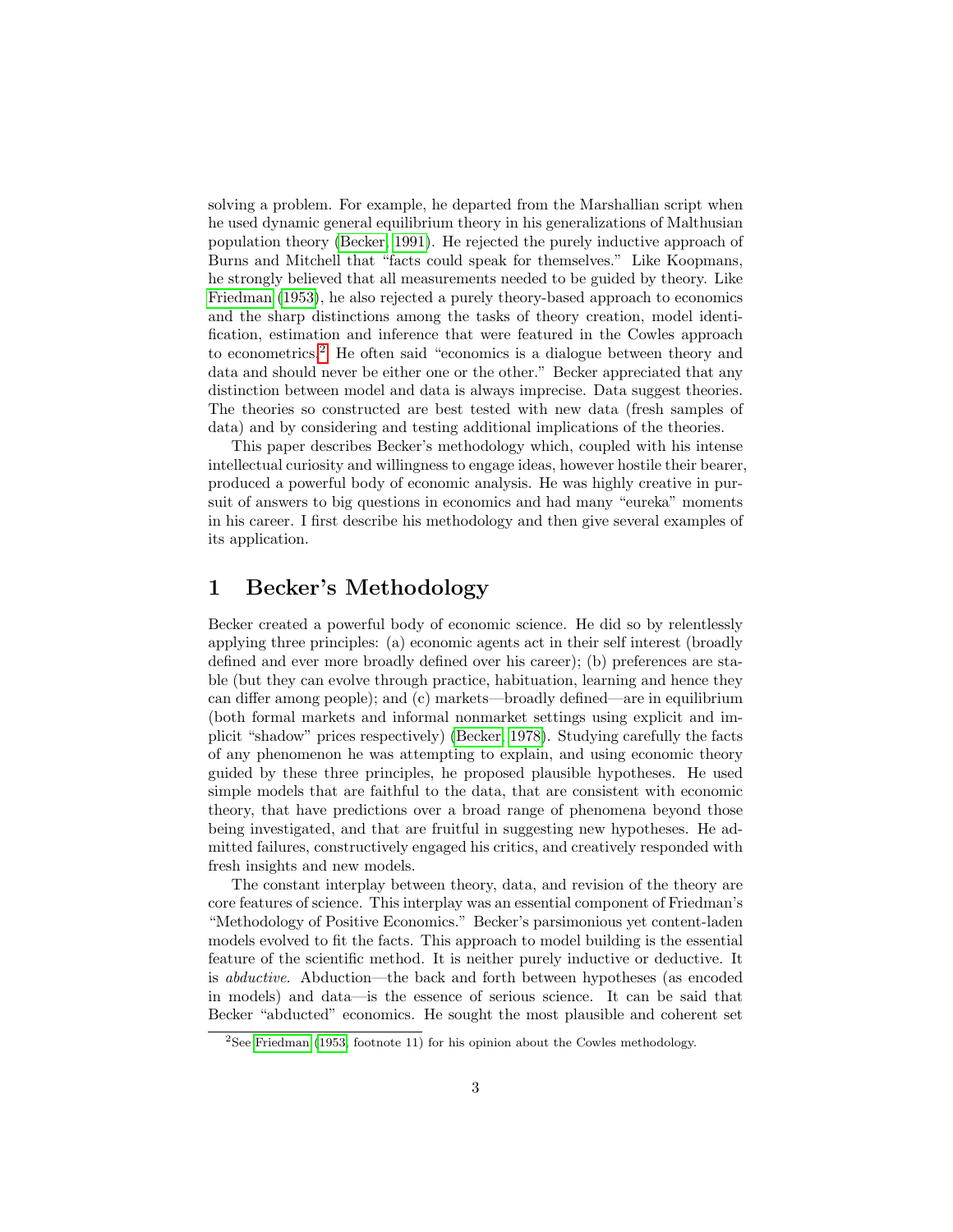of explanations consistent with the available data.[3](#page-5-0) In many of his efforts to understand economic phenomena, he brought creative insights in response to initial mismatches between models and data.

Becker developed his own approach to economic analysis, drawing on the diverse currents of thought swirling at Chicago in his student days, taking what he perceived as the most scientifically fruitful elements of each. He practiced and advocated measurement with theory. He freely used general equilibrium models when they were empirically fruitful. He actively abducted, going back and forth between his models and the data, learning from that interaction, producing creative insights to empirical challenges and thereby illuminating the understanding of big problems.

### 2 Example: Fertility, Household Production, and the Economics of the Family

Becker's research on the economics of fertility exemplifies his evolution in thinking as guided by data, his willingness to acknowledge initial empirical failures and to creatively respond to them. It also illustrates his ability to focus on problems over long stretches of time. This research eventually branched out to the corpus of his work on household production, marriage, and the economics of the family [\(Becker, 1991\)](#page-9-3).

Before Becker, the dominant view of fertility among economists was Malthusian: as incomes rose, fertility rose until over-population ensued and drove down incomes, producing starvation and death. Eventually incomes would rise as people became more scarce. This model was grossly inconsistent with the facts for developed countries, even by the late 19th century. Yet it was not until his pioneering analysis [\(1960\)](#page-9-5) that economists began to systematically develop an alternative model consistent with the evidence.

His first paper on the topic treated babies as consumer durables and maintained a Malthusian focus on income effects. Children were normal goods. The negative correlation between family income and fertility found in cross-sectional data was attributed to the greater contraceptive knowledge of higher income families. The paper was harshly—and sometimes hysterically—criticized by many who rejected the notion that babies were like consumer durables and were costly.<sup>[4](#page-5-1)</sup>

More useful criticism came from his discussant James Duesenberry [\(1960\)](#page-9-6) who faulted Becker for not recognizing how the consumption of any child is closely tied to the consumption of other children in the family and to the parents' level of consumption. Children are no ordinary good. Within a household, what is done for one is usually done for all. With rising income, the demand for higher standards of living and higher levels of child quality increases. In this

<span id="page-5-0"></span><sup>3</sup>See Igor Douven [\(2011\)](#page-9-7) for one definition of abduction. [Heckman and Singer](#page-10-3) [\(2015\)](#page-10-3) discuss abduction as a tool for economic analysis.

<span id="page-5-1"></span><sup>&</sup>lt;sup>4</sup>[Becker](#page-9-4) [\(1978,](#page-9-4) [1991\)](#page-9-3) summarizes the hostile initial reception to his work.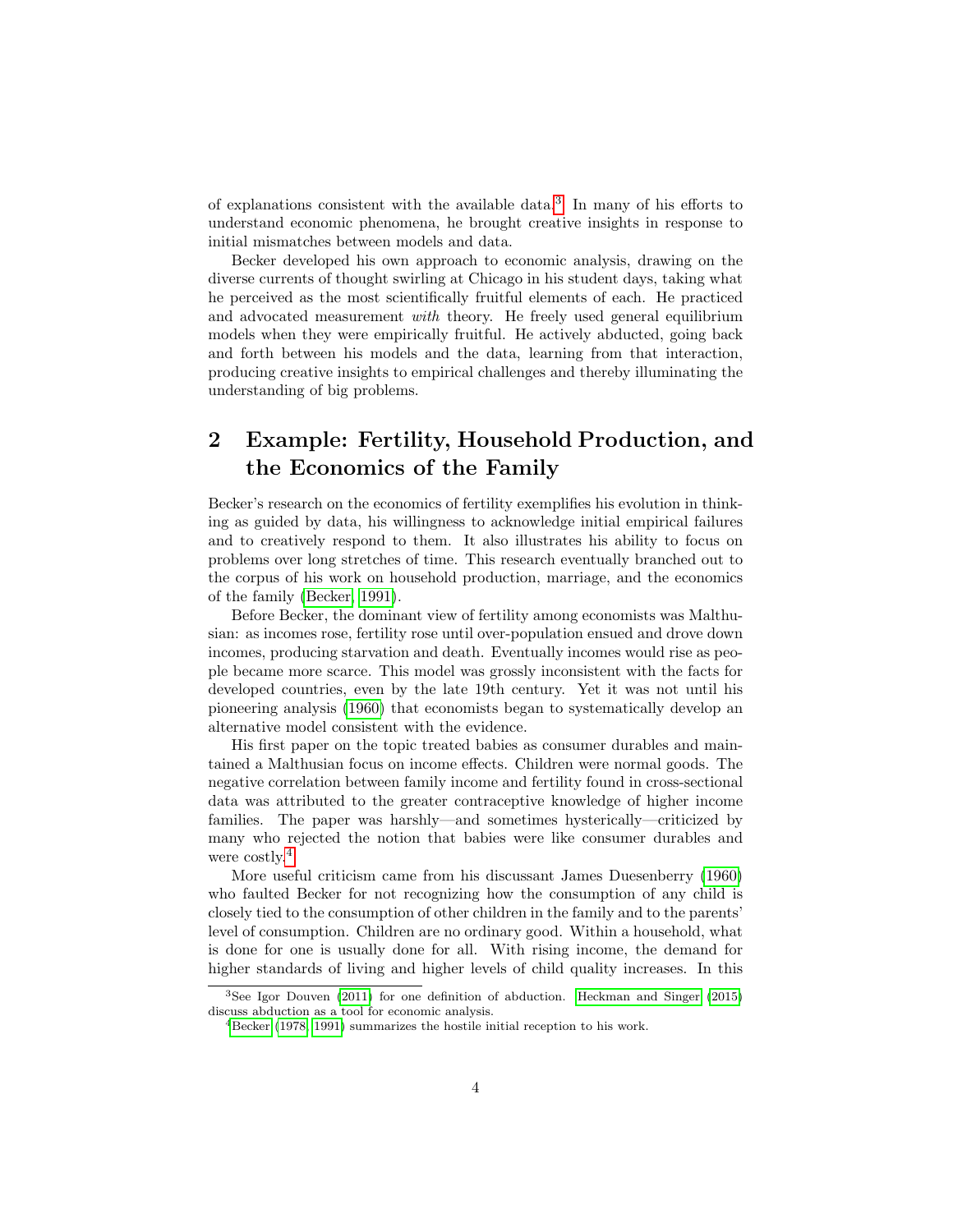way, the cost per child increases. Becker absorbed this criticism and, after a long gestation period, responded creatively to it.

On the way to crafting his response, a significant advance in his thinking was suggested by his Columbia colleague and collaborator, Jacob Mincer. Together Becker and Mincer organized the Columbia Workshop in Labor Economics that fostered research that revolutionized the field. Mincer [\(1963\)](#page-10-4) noted the importance of the price of women's time as a relevant opportunity cost for analyzing fertility and female labor supply. Becker formalized and expanded these ideas in his household production model—a theory that treated children as household outputs valued in final utility with a leading input being mother's time.[5](#page-6-0) He organized thinking about home production and stimulated research that collected new data on household time use, home production, and a variety of nonmarket activities including health, fertility and crime. He developed equilibrium concepts for these nonmarket activities using shadow prices to clear the implicit markets.

He built on this work by incorporating a delayed but thoughtful response to Duesenberry. He linked expenditures on a child's quality to the expenditures on other children in the family [\(Becker, 1991\)](#page-9-3). Growth in income leads to a growth in the demand for child quality which raised the implicit price of children. This leads to a trade-off between quality and quantity that, under plausible conditions satisfied in all modern economies, leads to fewer but higher quality children being produced as incomes, and especially the price of female time, increased. As women become more educated, the opportunity cost of children increases. Policies that promote education reduce fertility.

This research explains a major phenomenon: the decline in fertility with economic development. It also explains why, even if China relaxes its One Child Policy, there will be important forces at work containing any increase in fertility.

Becker did not stop there. Once he started an investigation, he stayed with it. He probed more deeply into the functioning of households and their formation. He modeled the marriage market as a sorting and matching mechanism, and considered its implications for marriage and divorce and for child development [\(Becker, 1991\)](#page-9-3). He embedded his previous work on fertility into a dynastic general equilibrium model and created new models of fertility and growth that replaced the Malthusian model with an empirically concordant framework. The abductive give and take between model and data characterized this research and made his contributions both intellectually innovative and empirically fruitful.

#### 3 Example: Human Capital Theory

As a second example, consider Becker's work on human capital. As discussed in [Becker](#page-9-8) [\(1993\)](#page-9-8), generations of earlier economists (starting with Adam Smith, [1776\)](#page-10-5) had discussed the notion that human skills can be created. Yet in the early 1960s, skills were largely ignored by mainstream economists working on

<span id="page-6-0"></span><sup>5</sup>See [Heckman](#page-10-6) [\(2015\)](#page-10-6) for a summary of this approach.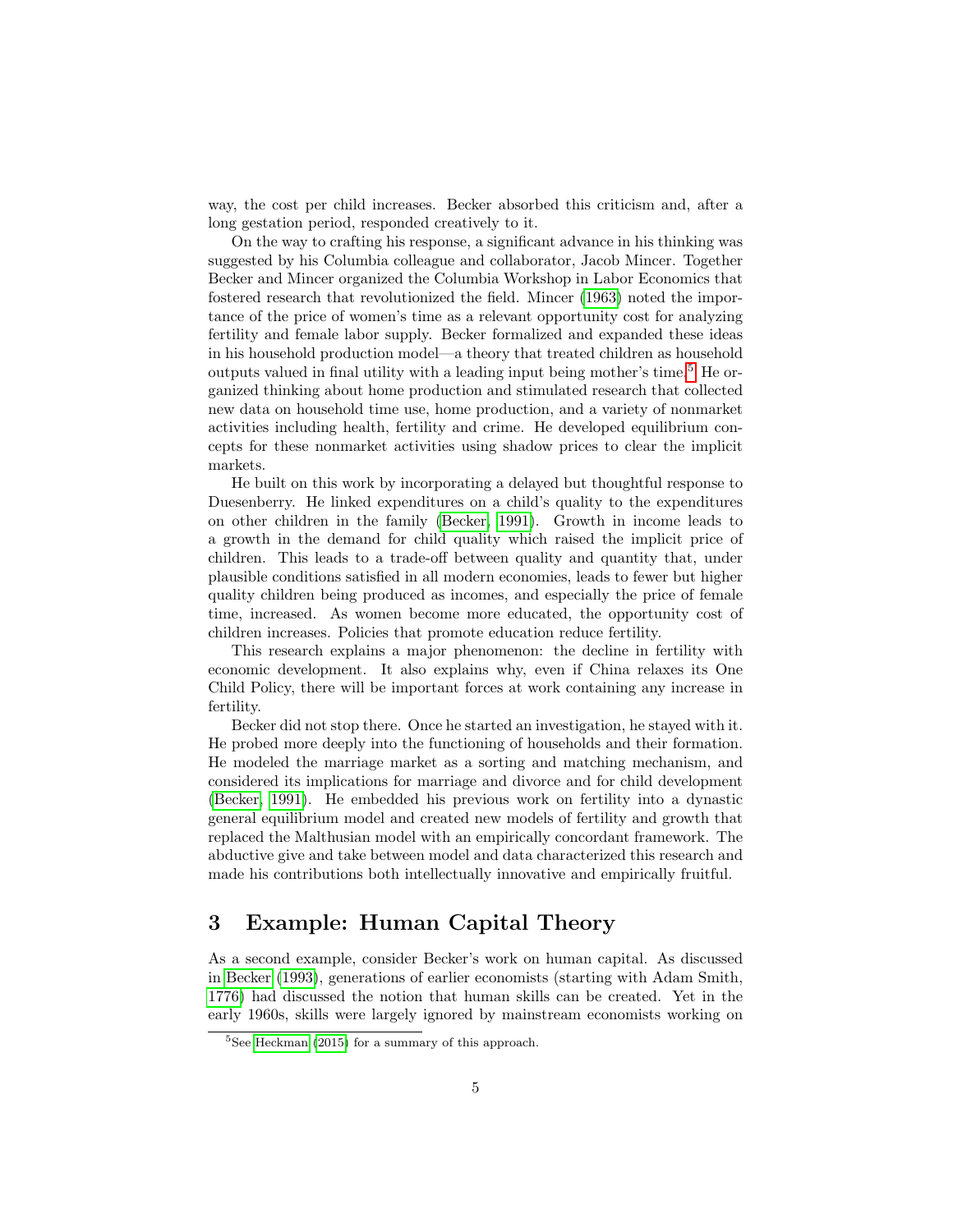economic growth, national income accounting, and labor economics. Friedman and Simon Kuznets [\(1945\)](#page-10-7) had developed elements of the modern theory of human capital, computed rates of return to specific types of occupational training, and introduced the distinction between general and specific human capital. Yet their theory was mostly implicit and their emphasis was largely empirical.

Becker tied diverse strands of the literature on human capital together in a unified and parsimonious theoretical framework that went to the heart of the central issues in skill development. His theory addressed a diverse array of empirical regularities. Among other phenomena, he explained (a) the determinants and economic consequences of schooling; (b) on-the-job training and life cycle wage growth; (c) the quit and layoff decisions of workers and firms; and (d) patterns of trade among countries [\(Becker, 1993\)](#page-9-8). It is a brilliant example of abductive economic science at its best. The power of the theory came from its ability to explain a wide array of phenomena that had previously been viewed in isolation from each other.

#### 4 Example: Accounting for Tastes

The treatment of preferences by economists fascinated Becker. He took various positions on preferences over his lifetime (see [Becker, 1996\)](#page-9-9). Like any scientist, he rejected tautological explanations of phenomena based solely on differences in preferences or on changes in tastes. Such explanations are too facile and often phenomenon-specific with little generality. Here, as elsewhere, he sought theories that predicted a broad array of phenomena based on constraints and technology.

Early in his career, [Becker](#page-9-10) [\(1962\)](#page-9-10) showed that many of the basic predictions of consumer theory came from variations in constraints, not from the properties of consumer preferences. Irrational but constrained agents still obey the law of demand. Preferences added to this story but are not the fundamental driving force.

His work on household production [\(Becker, 1965\)](#page-9-11) relieved part of the burden placed on preferences in explaining consumer demand and labor supply by isolating the role of production of final goods and the role of technology and constraints in shaping economic choices. This research stimulated a large body of research on time use and household production.

In an influential article with George Stigler [\(1977\)](#page-10-8), he rejected tautological taste-based explanations and began a research agenda on the origins of preferences on which he worked until the end of his life. This paper responded to a body of research that noted that preferences appeared to change over time, and claimed that individuals have multiple selves and hence act inconsistently (see e.g., Thomas Schelling, [2006\)](#page-10-9). Becker and Kevin Murphy [\(1988\)](#page-9-12) showed that preferences can change through choices made by agents. But the agents act rationally, and under certain conditions, their choices are time-consistent. Preferences are stable but the arguments of preferences change through consumption decisions and choices of lifestyle. They built a model of rational habit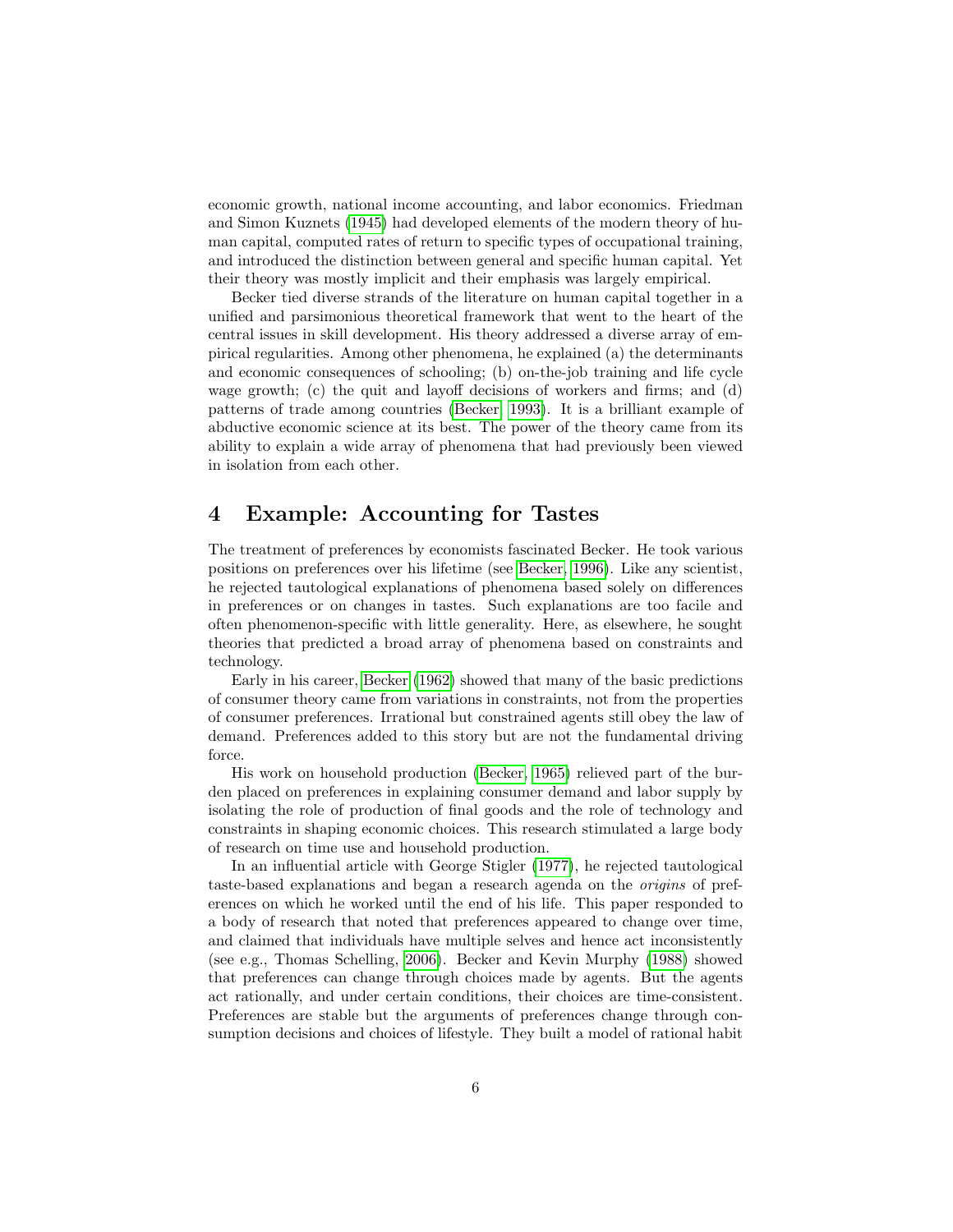formation that includes addiction. The model has been applied to the analysis of smoking (Becker, Michael Grossman and Murphy, [1994\)](#page-9-13) and to the evolution of health (Heckman and Rong Hai, [2014\)](#page-10-10). Becker also addressed the formation of the preferences of children by parents for selfish, altruistic, or paternalistic purposes to help complete missing markets [\(Becker, 1996\)](#page-9-9).

#### 5 Becker as an Empirical Economist

While Becker is not known primarily for conducting original empirical research, his knowledge, syntheses, and insights of the empirical evidence on every question he addressed were comprehensive. He closely followed, encouraged, and thoughtfully commented on a huge array of empirical economic research. His pioneering microeconomic analyses were developed at a time when large-scale micro data were beginning to be collected on earnings, fertility, and labor supply. These data challenged and sharpened his theories and his theories guided the collection of new data. Becker created frameworks that shaped and guided collection of data on time use, returns to education and ability bias, determinants of educational choices, crime, household formation and dissolution, fertility, addiction, life cycle labor supply, and on the study of intergenerational mobility, to name only a few of his many contributions.

#### 6 Becker's Approach to Policy Analysis

Becker approached the study of public policy by attempting to understand the underlying mechanisms generating the problems studied and by using this knowledge to suggest effective policies. In the language of contemporary applied econometrics, he went beyond the study of treatment effects to understand the mechanisms producing the treatment effects. A splendid example is his research going behind the statistical estimates of intergenerational mobility [\(Becker, 1991\)](#page-9-3).

#### 7 Summary

Gary Becker made brilliant and insightful contributions to economic science by addressing a wide range of economic and social questions. In doing so he broadened the scope and method of economics. He achieved this feat by applying his own distinctive version of the abductive scientific method. His research was guided by a core set of basic principles that he relentlessly applied and expanded as required to solve new problems. As he evolved, the entire profession evolved with him, expanding its tools and horizons. His willingness to acknowledge the limitations of his work, to constructively engage all of his critics, and to creatively respond to criticism and initial empirical failures led to a productive life of innovative scholarship.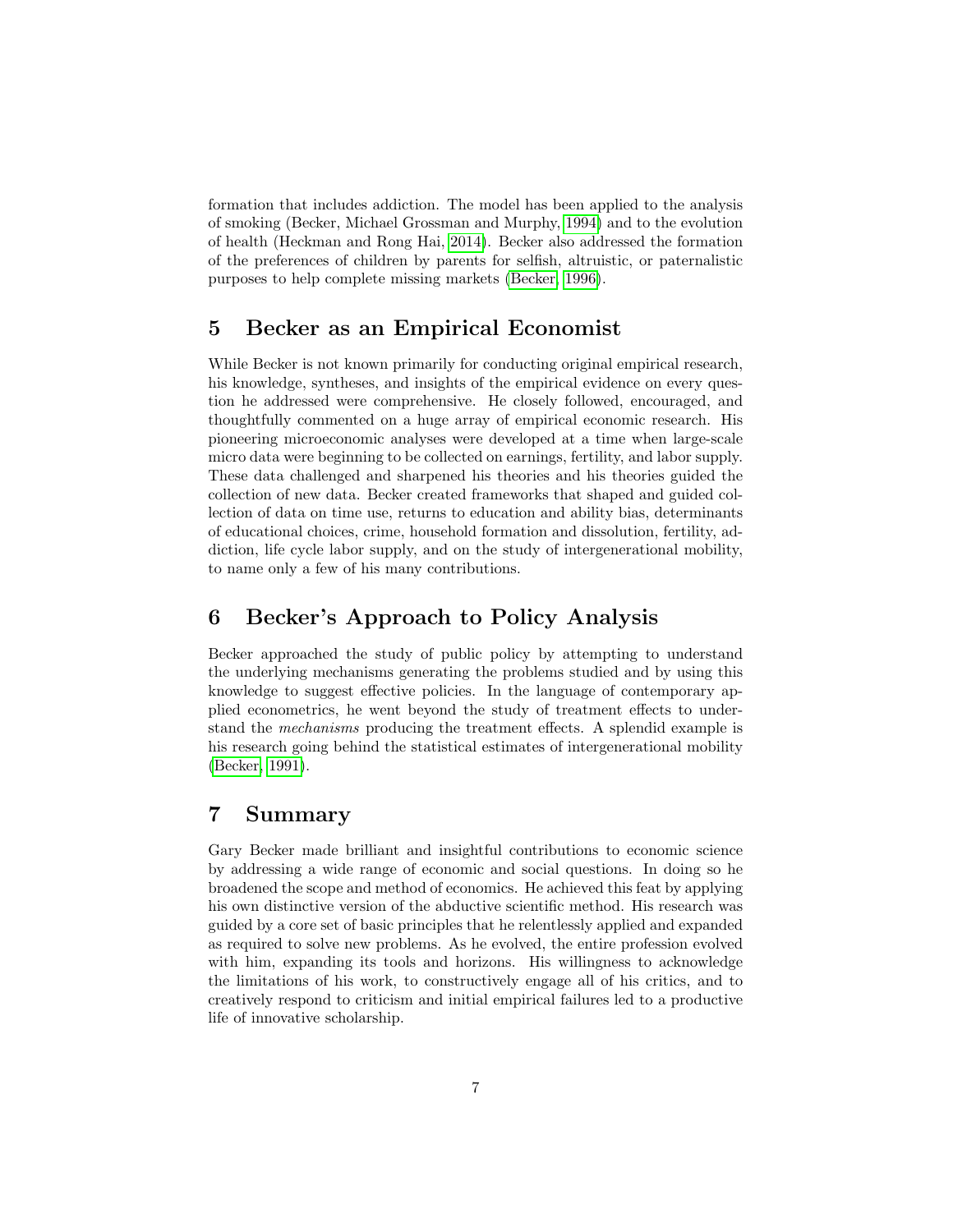#### References

- <span id="page-9-5"></span>Becker, Gary S. 1960. "An Economic Analysis of Fertility." In Demographic and Economic Change in Developed Countries. , ed. George B. Roberts, Chairman, Universities-National Bureau Committee for Economic Research, 209–240. Columbia University Press. National Bureau of Economic Research, http://www.nber.org/chapters/c2387.
- <span id="page-9-10"></span>Becker, Gary S. 1962. "Irrational Behavior and Economic Theory." Journal of Political Economy, 70: 1–13.
- <span id="page-9-11"></span>Becker, Gary S. 1965. "A Theory of the Allocation of Time." The Economic Journal, 75(299): 493–517.
- <span id="page-9-4"></span>Becker, Gary S. 1978. The Economic Approach to Human Behavior. University of Chicago Press Economics Books, Chicago:University of Chicago Press.
- <span id="page-9-3"></span>Becker, Gary S. 1991. A Treatise on the Family. . Enlarged ed., Cambridge, MA:Harvard University Press.
- <span id="page-9-8"></span>Becker, Gary S. 1993. Human Capital: A Theoretical and Empirical Analysis, with Special Reference to Education. . 3rd ed., Chicago: University of Chicago Press.
- <span id="page-9-9"></span>Becker, Gary S. 1996. Accounting for Tastes. Cambridge, Mass.:Harvard University Press.
- <span id="page-9-12"></span>Becker, Gary S., and Kevin M. Murphy. 1988. "A Theory of Rational Addiction." Journal of Political Economy, 96(4): 675.
- <span id="page-9-13"></span>Becker, Gary S., Michael Grossman, and Kevin M. Murphy. 1994. "An Empirical Analysis of Cigarette Addiction." American Economic Review, 84(3): 396–418.
- <span id="page-9-2"></span>Burns, Arthur F., and Wesley Clair Mitchell. 1946. Measuring Business Cycles. Studies in Business Cycles, New York:National Bureau of Economic Research.
- <span id="page-9-7"></span>Douven, Igor. 2011. "Abduction." In The Stanford Encyclopedia of Philosophy. , ed. Edward N. Zalta. Stanford:Stanford University Press.
- <span id="page-9-6"></span>Duesenberry, James S. 1960. "Comment on "An Economic Analysis of Fertility" by Gary S. Becker." In Demographic and Economic Change in Developed Countries. 225–256. New York, NY:National Bureau of Economic Research.
- <span id="page-9-0"></span>Friedman, Milton. 1949. "The Marshallian Demand Curve." Jounal of Political Economy, 57(6): 463–495.
- <span id="page-9-1"></span>Friedman, Milton. 1953. "The Methodology of Positive Economics." In Essays in Positive Economics. , ed. Milton Friedman. Chicago, IL:University of Chicago Press.